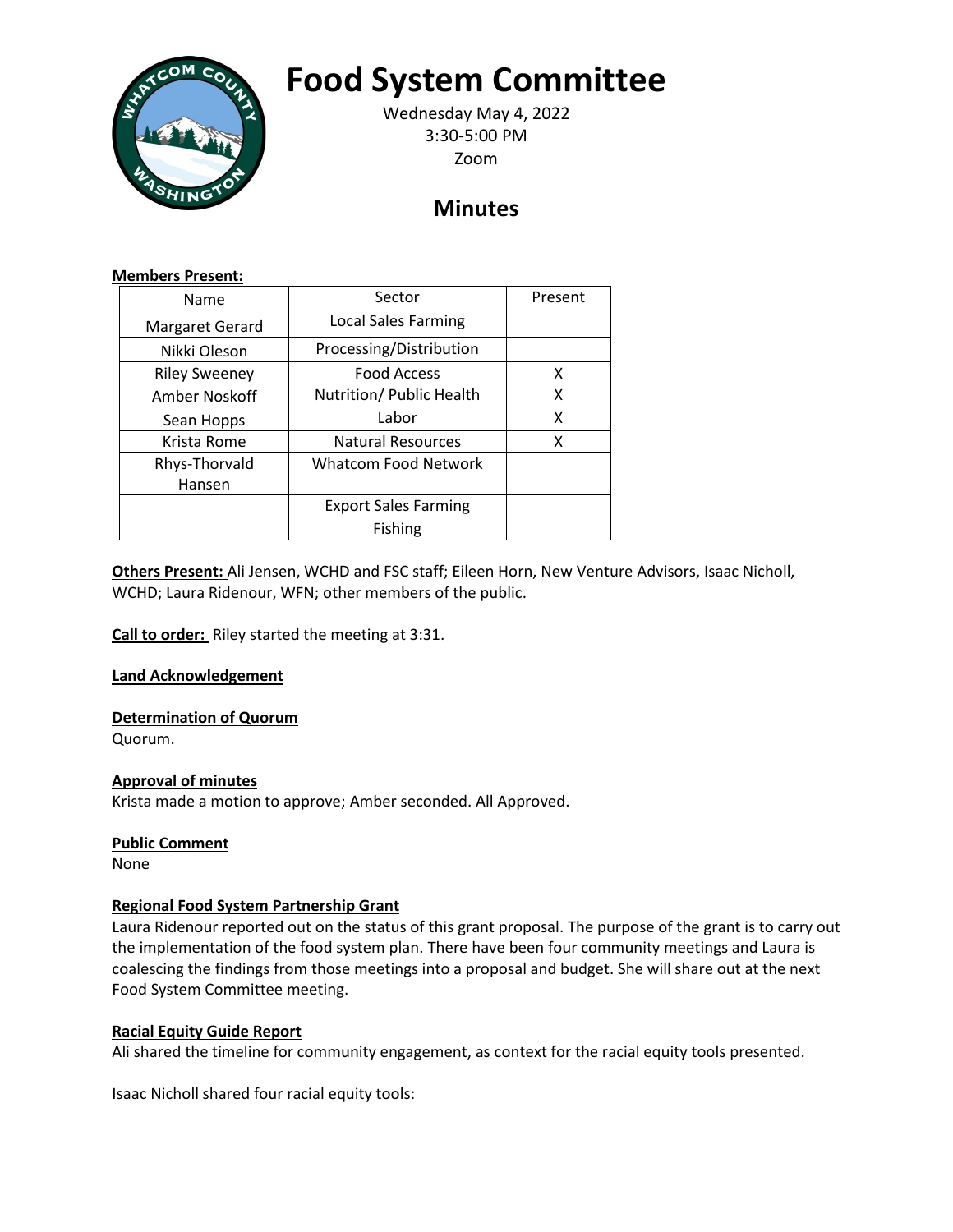- Michigan State University Metrics has 86 different metrics for how to evaluate racial inequities in the food system. Centered around 4 themes, with metric, description, example, scale, and data type
- Food System Racial Equity Assessment (FSREA) operationalizes inclusion of racial equity principles into planning processes. Defines goals by draft objectives and actions.
- Washington State Food Policy Forum Equity Filter seven-question policy filter; doesn't involve community feedback or input.
- Minnesota Food Charter Self Assessment chart with questions for local, state, and communitybased organizations and institutions as a way of framing racial equity mindset.

He also offered some other opportunities:

- Create a racial justice sub-committee to evaluate the impacts of proposed actions and objectives.
- Prioritization of engaging and fostering relationships with key stakeholders and populations.

The committee reflected on the tools. They are not interested in a subcommittee. They feel that ensuring voices are at the table is the best approach. There was discussion of the importance of engaging with grassroots organizations and community leaders.

#### **Survey Adoption**

The group reviewed the survey. Sean recommends pulling Goal #1 example objectives and group agrees. There was also an issue with the survey looping at Goal #4. The group agreed the survey needs to be available in multiple languages: Spanish, Ukrainian, Russian, and Punjabi.

For next steps, Ali will review and edit the objective examples and will send out an updated survey for the group review. She will send out a toolkit for sharing the survey communication and community engagement.

#### **Community Engagement Sign-ups**

Ali shared community engagement options and associated tools:

- Send survey to contacts email(s) to community survey
- Post survey on social media social media post ideas
- Post survey on website
- Present to stakeholders/existing meetings email(s) to community survey, discussion guide(s)
- Host a group conversation email(s) to community survey, discussion guide(s)
- Join an existing event email(s) to community survey, discussion guide(s)

The group discussed the engagement and timeline (proposed earlier in the meeting). Krista recommended fall sessions with community members who are not available to participate in summer survey and engagement sessions. Laura recommended a fun and joyful engagement, which could be possible even in the summer with workers who are extra busy in the summer. Eileen recommended a "gut-check" group check-in halfway through engagement. This will ensure the community groups the FSC prioritizes are actually engaged and no groups are missing or not being heard.

For next steps, the FSC members (and others) will share the final survey with community groups. Committee members will sign up on the Community Engagement Spreadsheet to identify who they are willing to reach out to and what they will be asking (see options above).